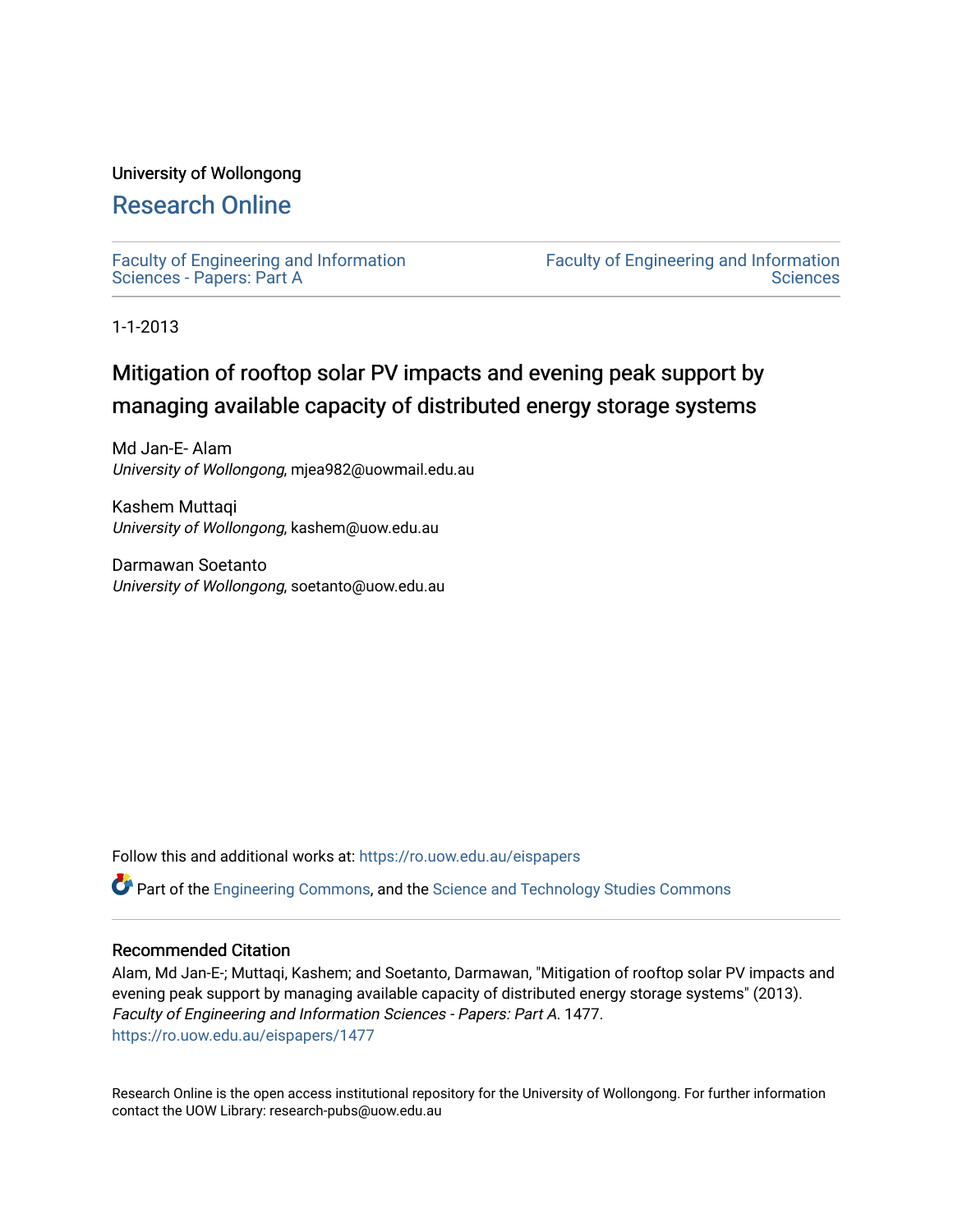# Mitigation of rooftop solar PV impacts and evening peak support by managing available capacity of distributed energy storage systems

# Abstract

A high penetration of rooftop solar photovoltaic (PV) resources into low-voltage (LV) distribution networks creates reverse power-flow and voltage-rise problems. This generally occurs when the generation from PV resources substantially exceeds the load demand during high insolation period. This paper has investigated the solar PV impacts and developed a mitigation strategy by an effective use of distributed energy storage systems integrated with solar PV units in LV networks. The storage is used to consume surplus solar PV power locally during PV peak, and the stored energy is utilized in the evening for the peak-load support. A charging/discharging control strategy is developed taking into account the current state of charge (SoC) of the storage and the intended length of charging/discharging period to effectively utilize the available capacity of the storage. The proposed strategy can also mitigate the impact of sudden changes in PV output, due to unstable weather conditions, by putting the storage into a short-term discharge mode. The charging rate is adjusted dynamically to recover the charge drained during the shortterm discharge to ensure that the level of SoC is as close to the desired SoC as possible. A comprehensive battery model is used to capture the realistic behavior of the distributed energy storage units in a distribution feeder. The proposed PV impact mitigation strategy is tested on a practical distribution network in Australia and validated through simulations. 2013 IEEE.

# Keywords

energy, distributed, capacity, mitigation, available, managing, support, peak, rooftop, evening, solar, impacts, storage, systems, pv

# **Disciplines**

Engineering | Science and Technology Studies

# Publication Details

M. J. E.. Alam, K. Muttaqi & D. Soetanto, "Mitigation of rooftop solar PV impacts and evening peak support by managing available capacity of distributed energy storage systems," IEEE Transactions on Power Systems, vol. 28, (4) pp. 3874-3884, 2013.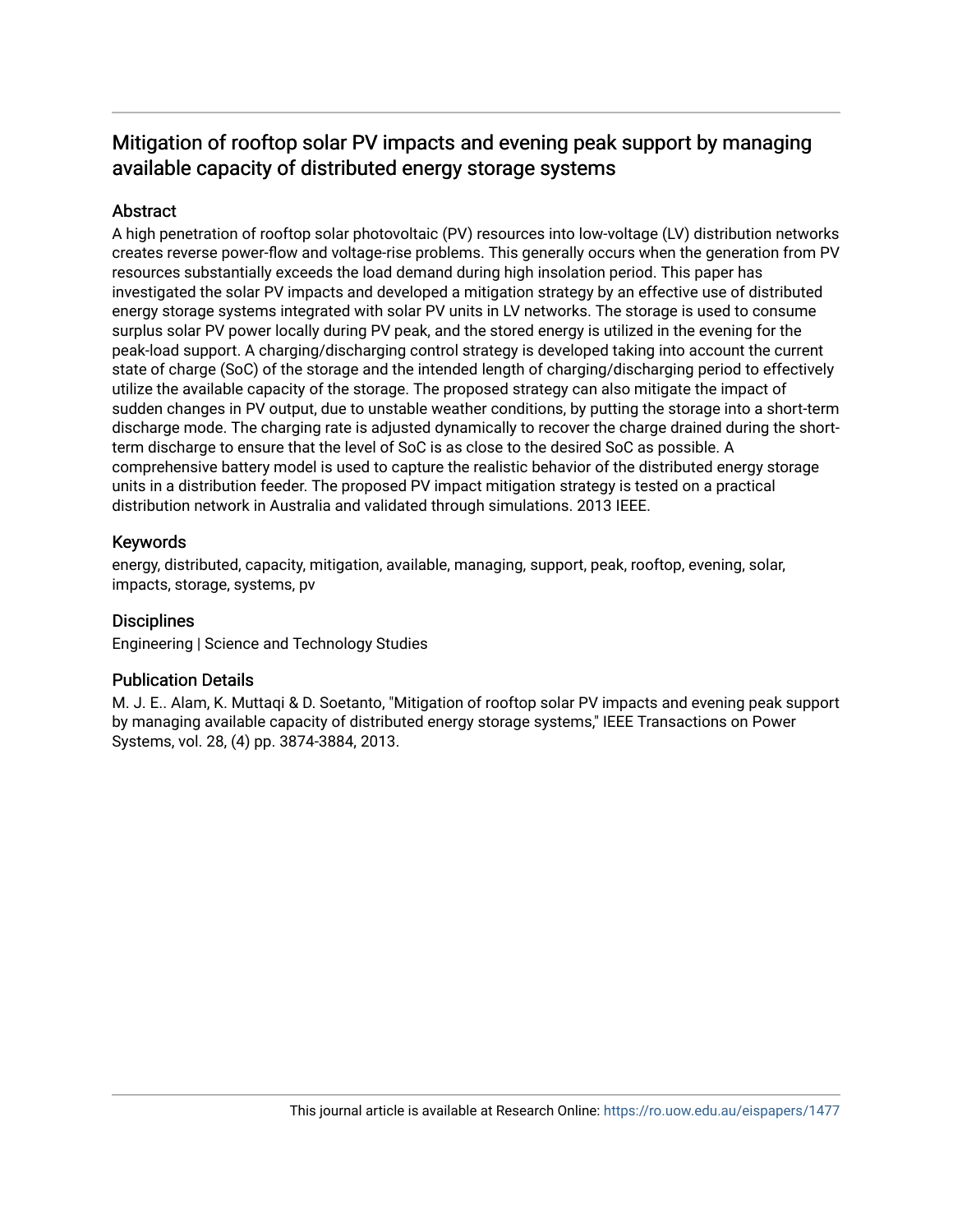# Mitigation of Rooftop Solar PV Impacts and Evening Peak Support by Managing Available Capacity of Distributed Energy Storage Systems

M. J. E. Alam, *Student Member, IEEE*, K. M. Muttaqi, *Senior Member, IEEE* and D. Sutanto, *Senior Member, IEEE* 

*Abstract***—A high penetration of rooftop solar photovoltaic (PV) resources into low-voltage (LV) distribution networks creates reverse power-flow and voltage-rise problems. This generally occurs when the generation from PV resources substantially exceeds the load demand during high insolation period. This paper has investigated the solar PV impacts and developed a mitigation strategy by an effective use of distributed energy storage systems integrated with solar PV units in LV networks. The storage is used to consume surplus solar PV power locally during PV peak, and the stored energy is utilized in the evening for the peak-load support. A charging/discharging control strategy is developed taking into account the current state of charge (SoC) of the storage and the intended length of charging/discharging period to effectively utilize the available capacity of the storage. The proposed strategy can also mitigate the impact of sudden changes in PV output, due to unstable weather conditions, by putting the storage into a short-term discharge mode. The charging rate is adjusted dynamically to recover the charge drained during the short-term discharge to ensure that the level of SoC is as close to the desired SoC as possible. A comprehensive battery model is used to capture the realistic behavior of the distributed energy storage units in a distribution feeder. The proposed PV impact mitigation strategy is tested on a practical distribution network in Australia and validated through simulations.** 

*Index Terms***—Rooftop solar photovoltaic, Energy storage, Reverse power flow, Voltage-rise, Charging/discharging strategy.** 

#### I. INTRODUCTION

OLAR photovoltaic (PV) resources are the most SOLAR photovoltaic (PV) resources are the most commonly observed form of distributed generation (DG) at the residential customer premises in low voltage (LV) distribution networks. Depending on their capacity, the rooftop solar PV units serve part of the loads locally that reduces the stress on the distribution feeder and improve system performance by reducing feeder loss and releasing system capacity. However, a high penetration level of PV resources can impose several challenges for distribution network operators, such as, reverse power-flow and voltagerise problems at LV networks [1-4].

If the PV generation is greater than the local demand at the point of common coupling (PCC), the excess power from PV inverters may produce reverse power flow in the feeder that would create voltage-rise [2, 4]. With a high penetration of rooftop PV resources at LV level, there is a possibility of the upper voltage limit violation. Solutions are required to reduce the overvoltage problem caused by the rooftop solar PV so that the penetration level can be increased while preserving a compliance with the system operation limits.

Active power curtailment [5] and reactive power consumption [6] have been proposed for voltage-rise mitigation. Active power curtailment may not be an economically attractive solution, while reactive power consumption may create additional loss in the feeder due to higher current flow [7]. Authors in [8] have proposed a reactive power based voltage control technique to mitigate the voltage-rise and also discussed the limitations of their technique. Authors in [9] have proposed a control strategy for a coordinated operation of the energy storage systems and On-Load Tap Changers (OLTCs) for voltage-rise mitigation, that reduces tap changer operation stress and feeder power loss. However, an aggregate model of the secondary LV circuits was used and the details of storage charging and discharging profiles were not presented, as the focus of the paper was mainly on control coordination. The application of storage devices integrated with residential PV systems was proposed in [10] to store the surplus power from the PV array during noon time and hence reducing the energy loss associated with the excess power from the solar PV. This operation can also reduce the reverse power flow and voltage-rise problems during peak PV generation by injecting less power to the grid and storing the excess energy in the battery storage. Stored energy could be used to support the evening peak load by serving the local loads and hence reducing the stress on the grid. An investigation of voltage-rise mitigation is presented in [11] using detailed models of solar PV and battery storage devices. However, a constant-rate charging/discharging strategy was used in [11] that makes the storage device to consume or generate a constant power over the charging or discharging period, irrespective of the PV generation and the load demand variations.

In this paper, a new charging/discharging strategy is proposed for storage devices integrated with rooftop PV systems that can better match the PV generation and load

This work is supported by the Australian Research Council (ARC) and Essential Energy Linkage Grant, LP100100618

M. J. E. Alam, K. M. Muttagi and D. Sutanto is with Endeavour Energy Power Quality and Reliability Center, School of Electrical Computer and Telecommunications Engineering, University of Wollongong, NSW 2522, Australia (e-mail: mjea982@uowmail.edu.au, kashem@uow.edu.au, Australia (e-mail: mjea982@uowmail.edu.au, kashem@uow.edu.au, soetanto@uow.edu.au).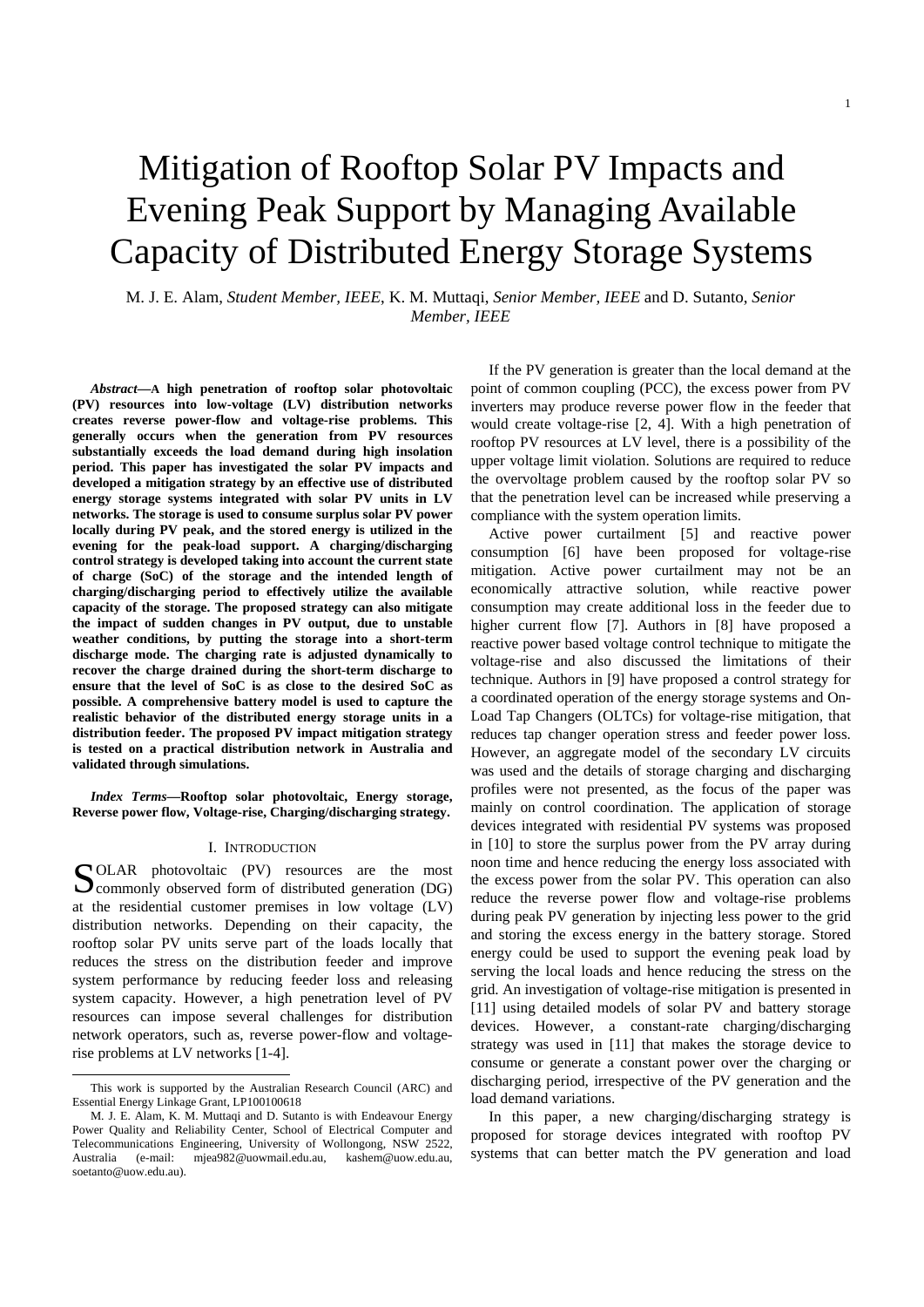profile. The proposed strategy is more advantageous for PV impact mitigation and evening load support compared to the traditional constant charging/discharging strategy. To wisely use the limited capacity of the storage device, while operating it according to the proposed strategy, a methodology is developed to obtain the appropriate charging/discharging rates. The proposed charging/discharging strategy would also be able to mitigate sudden changes in PV output (due to unstable weather conditions, such as, cloud passing) by operating the storage in a short-term discharge mode. The proposed strategy can also track the deviation of the actual State of Charge (SoC) of the energy storage device with the expected level of SoC at any given time instant. If the deviation of the actual SoC is more than a specified level, an adjustment of the charging/discharging rate is performed to compensate for such a deviation. This will ensure a better utilization of the available storage capacity. The proposed control strategies are verified using an Australian distribution system where the LV secondary circuits are explicitly modeled using distributed household loads, rooftop solar PV arrays and distributed storage systems.

#### II. ANALYSIS OF PCC OPERATION UNDER PV PENETRATION

A simple feeder shown in Fig. 1(a) is used to illustrate the voltage-rise issues produced by the solar PV units in a distribution feeder. The PV panels and storage devices are connected to the PCCs through Power Conditioning Systems (PCS) that perform Maximum Power Point Tracking (MPPT), storage control and DC/AC conversion. Initially, the storage devices are considered to be absent. Without PV, a voltage drop would occur along the feeder, as shown in Fig. 1(b). With PV, if all the loads are locally served by the PV generations at each of the PCCs, the voltage profile would be nearly flat as in Fig. 1(c). However, if the PV generation exceeds the load demand, especially at the furthest end of the feeder, then the power will flow back from the feeder to the upstream network and this can cause the voltage to rise, as shown in Fig. 1(d).



Fig. 1. Voltage profile along feeder with different PV generation. (a) single line diagram of feeder; (b) voltage drop (c) flat voltage profile (d) voltagerise.

A four quadrant P-Q diagram shown in Fig. 2(a) is used to illustrate the PCC operation under PV penetration where the active power (P) and the reactive power (Q) of the PV inverter can be fully controlled. From the perspective of a power injection, the loads and the power injections from the solar PV are shown in the negative and positive P and Q axes, respectively. Hence, a PCC operating in the  $1<sup>st</sup>$  quadrant behaves like a source, and in the  $3<sup>rd</sup>$  quadrant behaves like a load. Therefore, a  $1<sup>st</sup>$  quadrant operation of the PCC would normally cause a voltage-rise, and a  $3<sup>rd</sup>$  quadrant operation would cause a voltage drop. However, a  $2<sup>nd</sup>$  quadrant or a  $4<sup>th</sup>$ quadrant operation would cause the PCC to be either a P-sink and Q-source, or a P-source and Q-sink, respectively. A 2nd quadrant operation may cause a voltage-rise with a net positive Q injection if the network is highly reactive, whereas, a  $4<sup>th</sup>$  quadrant operation may cause a voltage-rise if the network is highly resistive.



Fig. 2. Loci of net power injection and voltage. (a) Net power injection with different PV capacity; (b) Voltage for different amount of PV injection.

The net complex power injection at the *i*-th node,  $S_{\text{NI}}^i$ , can be expressed as,

$$
S^{i}_{\text{NI}} = (P^{i}_{\text{PV}} - P^{i}_{\text{L}}) + j \left[ \sqrt{(S^{i}_{\text{PV}})^{2} - (P^{i}_{\text{PV}})^{2}} - Q^{i}_{\text{L}} \right]
$$
 (1a)

where,  $P^i_{PV} + jQ^i_{PV}$  is the complex power generated by the PV inverter at the *i*-th node,  $S_{PV}^{i}$  is the PV inverter capacity, and  $P^i_{\text{L}} + jQ^i_{\text{L}}$  is the load connected at this node. However, for a unity power factor (UPF) operation of the inverter where the reactive (Q) injection/absorption is *zero*, (1a) can be simplified as given in (1b).

$$
S^i{}_{\rm NI} = (P^i{}_{\rm PV} - P^i{}_{\rm L}) - jQ^i{}_{\rm L}
$$
 (1b)

To investigate the effects of varying the outputs of the PV inverter on the PCC operation, the potential apparent capacities of PV inverter  $(S_{PV})$  of 0.5, 1.0 and 1.5 times the load active power are considered, and denoted with  $S_{PV1}$ ,  $S_{PV2}$ , and  $S_{PV3}$ , respectively, as shown using the dotted circular lines in the  $1<sup>st</sup>$  quadrant. The active power output of the PV inverter in the P-axis is varied from the rated capacity to *zero* in the  $1<sup>st</sup>$ quadrant of Fig. 2(a). The remaining capacity is used for reactive power injection. Considering a fixed load and the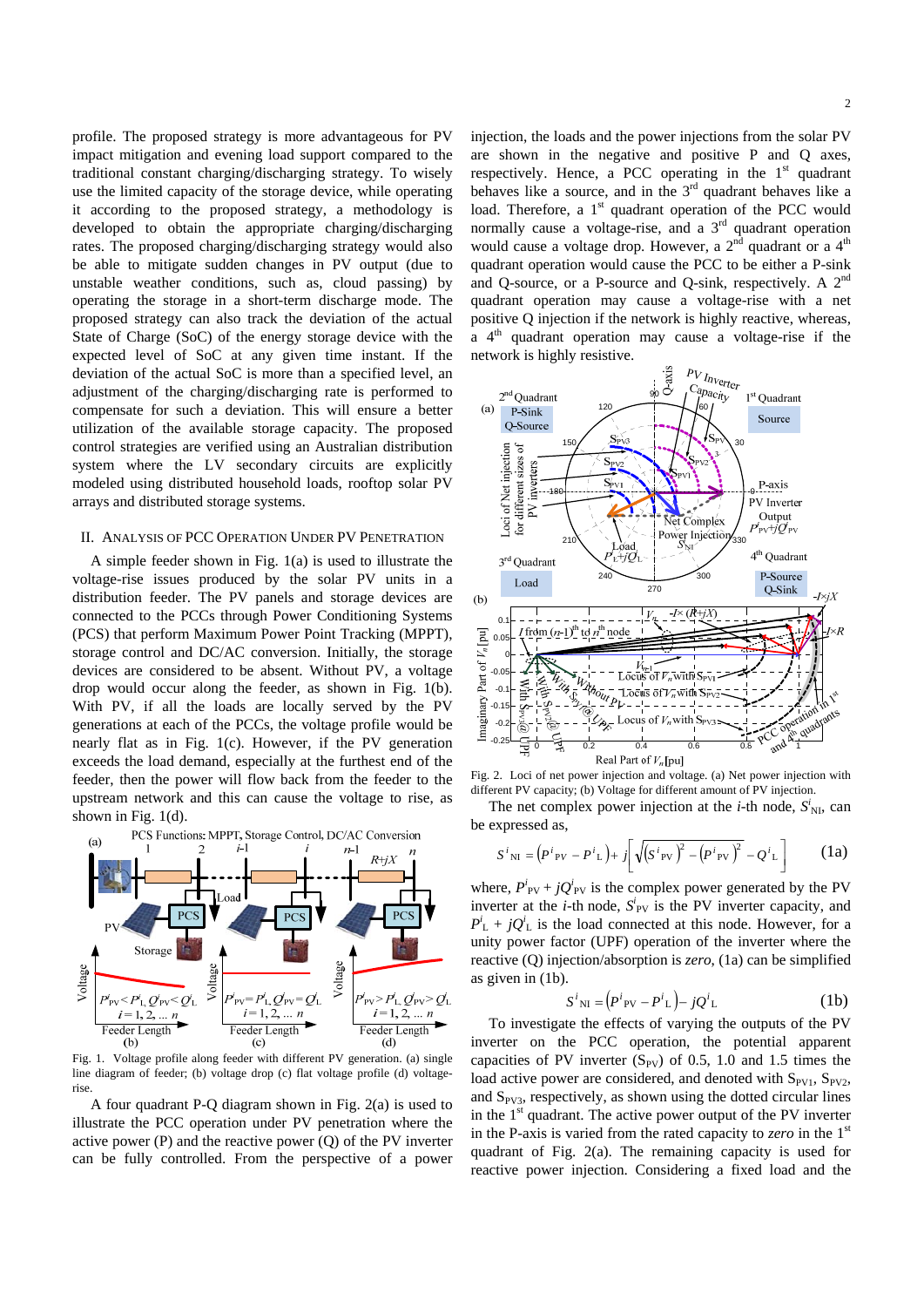variations of PV inverter output as stated for each of the inverter capacities,  $S_{PV1}$ ,  $S_{PV2}$ , and  $S_{PV3}$ , the tips of the net power injection vectors obtained using (1a) are plotted as the loci of the net injections in Fig. 2(a). These loci represent the operating points of the PCC as the PV inverter output varies. For an inverter capacity  $S_{PV1}$ , less than the load active power, the PCC operation remains within the 2<sup>nd</sup> and 3<sup>rd</sup> quadrant for the entire range of the PV inverter output variations. For an inverter capacity  $S_{PV2}$ , equal to the load active power, the operating point of the PCC starts at the edge of the  $3<sup>rd</sup>$ quadrant when the inverter active power output is at the rated value, and gradually shifts into the  $2<sup>nd</sup>$  quadrant, as the inverter output is varied. For an inverter capacity  $S_{PV3}$ , higher than the load active power, the PCC operation traverses through the  $4<sup>th</sup>$ ,  $1<sup>st</sup>$  and  $2<sup>nd</sup>$  quadrant, but does not enter into the  $3<sup>rd</sup>$  quadrant. This indicates that for such an inverter capacity, the PCC may behave either as a PQ-source, or a P-source Q-sink, or a P-sink Q-source, but it will not behave like a load.

Ideally, for a highly resistive distribution circuit, the reverse power flow and voltage-rise problem would exist while the operating point of the PCC is located in the  $1<sup>st</sup>$  and the  $4<sup>th</sup>$  quadrant. This can be illustrated using a 2-node segment of the feeder in Fig. 1(a), from the  $(n-1)$ -th to the *n*-th node. A load and a PV inverter are connected at the *n*-th node and the output of the inverter is varied according to the capacity curves in the  $1<sup>st</sup>$  quadrant of Fig. 2(a). The line impedance  $(R+jX)$  corresponds to a highly resistive distribution circuit and the load power factor used is similar to that of a low voltage residential feeder load. The voltages at the *n*-th node are obtained using a load flow analysis. The vector diagram of the voltages at these nodes is given by (2) and is shown in Fig.  $2(b)$  using  $V_{n-1}$  as the reference vector.

$$
V_n = V_{n-1} - [I \times (R + jX)] \tag{2}
$$

The tips of the voltage vector at the *n*-th node,  $V_n$ , are plotted in Fig. 2(b) for the variations in PV output for the three potential capacities of the PV inverter,  $S_{PV1}$ ,  $S_{PV2}$ , and  $S_{PV3}$ , and indicated as the loci of the  $V_n$ . The voltage-rise is only observed for  $S_{PV3}$ , which is higher than the load active power and when the net P injection is positive. This is shown as the shaded region of the  $V_n$  locus for S<sub>PV3</sub>. Therefore, a mechanism that can reduce the active power output of the solar PV inverter can help to mitigate the voltage-rise issue. This can be achieved by absorbing part of the solar PV inverter output in the storage device.

#### III. THE APPLICATION OF DISTRIBUTED ENERGY STORAGE FOR MITIGATION OF SOLAR PV IMPACTS

Storage devices will reduce the net active power injection so that the PCC operating point shifts towards the  $2<sup>nd</sup>$  and  $3<sup>rd</sup>$ quadrant where a voltage-rise would not be typically expected for a highly resistive distribution circuit. The shift of the net injection vector due to the addition of storage devices in the feeder of Fig. 1(a) is shown in Fig. 3(a) and the corresponding voltage vector at the *n*-th node is shown in Fig. 3(b). The addition of the storage device mitigates the voltage-rise by storing the surplus power from the solar PV in the storage

device. During the evening peak load period, the net injection vector would be shifted from the  $3<sup>rd</sup>$  quadrant to the right towards the 4<sup>th</sup> quadrant, as shown in Fig. 4(a).<br>Locus of Net  $\frac{12}{x^2}$  Locus of Net



Fig. 3. A four quadrant net power injection diagram with storage. (a) Net injection in charging operation; (b) Voltage locus in charging operation.



Fig. 4. Four quadrant net power injection diagram with storage: (a) Net injection in charging operation; (b) Voltage locus in discharge operation.

The corresponding voltage vector diagram is shown in Fig. 4(b) showing the voltage improvement that can be obtained with the storage device. If the remaining capacity of the inverter can be used for reactive power injection, as shown in the net injection locus of Fig. 4(a), a further improvement in voltage could be observed, as shown in the voltage locus of Fig. 4(b).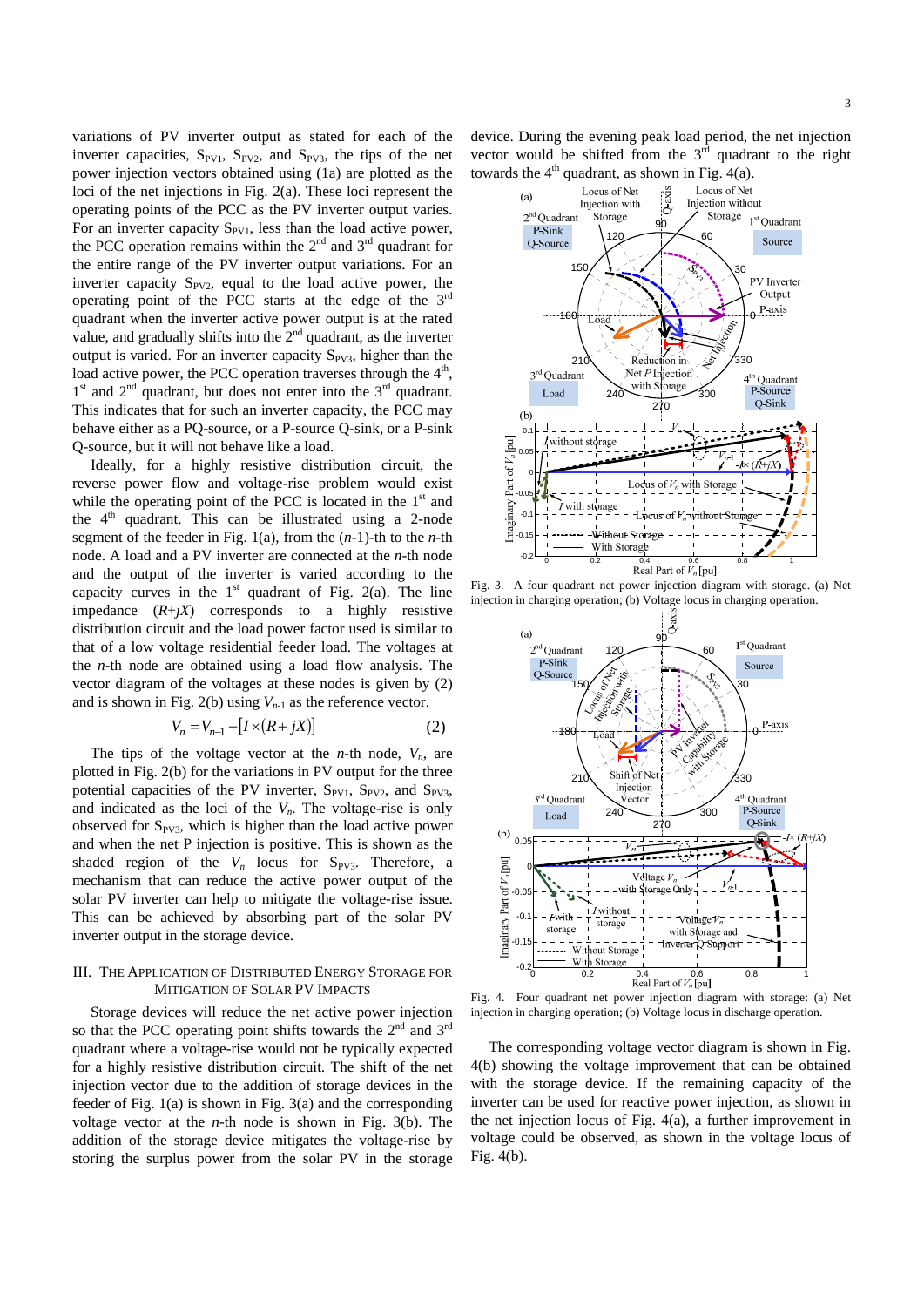#### *A. Modeling of Battery Storage Device for Rooftop Solar PV System*

Rooftop PV installations at LV customer premises mainly consist of the solar PV modules that produce DC power from solar insolation, and a Power Conditioning System (PCS) that accomplishes multiple functions including maximum power point tracking, DC-AC conversion and filtering. For an integrated storage device coupled with the DC side of the rooftop PV system, as used in this paper, the PCS will also function as the charge/discharge controller. A detailed description of the rooftop PV system modeling is presented in the previous paper of the authors [11] and therefore is not included in this paper. More focus has been given on the modeling of storage devices and its charging/discharging strategies.

The modeling of the battery storage device involves obtaining the non-linear characteristics of the battery voltage as a function of the battery State of Charge (SoC) [12] at a given charging/discharging rate, as shown in Fig. 5 [13], for typical lead-acid batteries. In Fig. 5, C is the capacity of battery storage unit in Ampere-hour (Ah).





Fig. 5 shows that the battery voltage characteristics are different for the different charging/discharging rates due to the internal resistance of the battery [14]. The battery voltage varies throughout the whole range of SoC, as the internal resistance is a function of SoC [15]. When the battery is at rest, the voltage becomes lower [13]. The manufacturer supplied battery characteristic curves are segregated into exponential, nominal and end of nominal regions in [16], and a set of parameters is obtained to fit the characteristic curves containing the segregated regions. This model requires only three points to be taken from the manufacturer supplied curve. The model used in [16] uses the same characteristics for both charging and discharging operation. However, as shown in Fig. 5, the voltage value when charging, is different to that when discharging for a given SoC, because when the battery is discharged, the energy used to charge the battery is not fully recovered [17]. Furthermore, the internal resistance of the battery storage is different at charged and discharged states [18]. In this paper, separate charging/discharging curves and different internal resistances at charged and discharged states are considered to develop a more realistic battery model.

The battery voltage at a given charging/discharging rate can be expressed using (3) involving the battery capacity  $C_B$ , the present SoC, the battery internal resistances at charged state and at discharged state,  $R_{BC}$  and  $R_{BD}$ , the change in internal

resistance for per unit change in SoC,  $\rho$ , and the battery current,  $I_B$ .

$$
V_B = \begin{cases} V_{B0} + I_B (R_{BD} - \rho \times \text{SoC}), \text{ in charging operation} \\ V_{B0} - I_B (R_{BC} + \rho \times \text{SoC}), \text{ in discharge operation} \end{cases} (3)
$$

where, the no-load battery voltage,  $V_{B0}$  is given by [16],

$$
V_{B0} = V_{BC} - K \times \frac{C_B}{C_B - \text{Soc}} + Ae^{-B \times \text{Soc}} \tag{4}
$$

where,  $V_{BC}$  is the battery constant voltage;  $K$  is the polarization voltage; *A* is the exponential zone voltage; and *B* is the exponential zone time constant.

Methods for determining  $V_{B0}$ , K, A, and B are described in [16]. The model used in this paper requires first to obtain the set of parameters  $V_{B0}$ ,  $K$ ,  $A$ , and  $B$  for both charging and discharging curves at a given standard rate. The obtained parameters are then used in (3) and (4) to obtain the characteristic curves at the required charging and discharging rates.

The present SoC can be found from the previous SoC of the battery, the battery current, and the time interval between the previous and the present charging states as given in (5),

$$
SoC(t + \Delta t) = \begin{cases} SoC(t) + I_B \Delta t, \text{ in charging operation} \\ SoC(t) - I_B \Delta t, \text{ in discharge operation} \end{cases} (5)
$$

#### *B. Determination of the Maximum Charging Rate for Storage*

Battery storage devices consume the surplus power from solar PV units during charging operation. This reduces the amount of active power injection into the grid. The injection of real power into the grid, *Pinj*, for a given level of load, PV output and battery storage unit can be obtained using (6).

$$
P_{inj} = -P_L + \eta_{inv}(P_{PV} - \text{CR} \times V_B)
$$
 (6)

where,  $P_L$  is the active power of load,  $P_{PV}$  is the active power output of the PV module,  $\eta_{inv}$  is the PV inverter efficiency, CR is the battery charging rate, i.e., the battery current and  $V_B$  is the battery voltage.

A study was conducted to determine the amount of  $P_{inj}$  with a 1-kW load, which is a typical midday load of a residential household, and a 3-kW PV system. The values of *Pinj* at different charging rates are shown in Fig. 6 for a 12-V, 250- Ah battery.



The amount of grid injection decreases as the charging rate increases and this contributes to a mitigation of voltage-rise. However, beyond a certain level of charging rate, the battery power input will exceed the available surplus power from the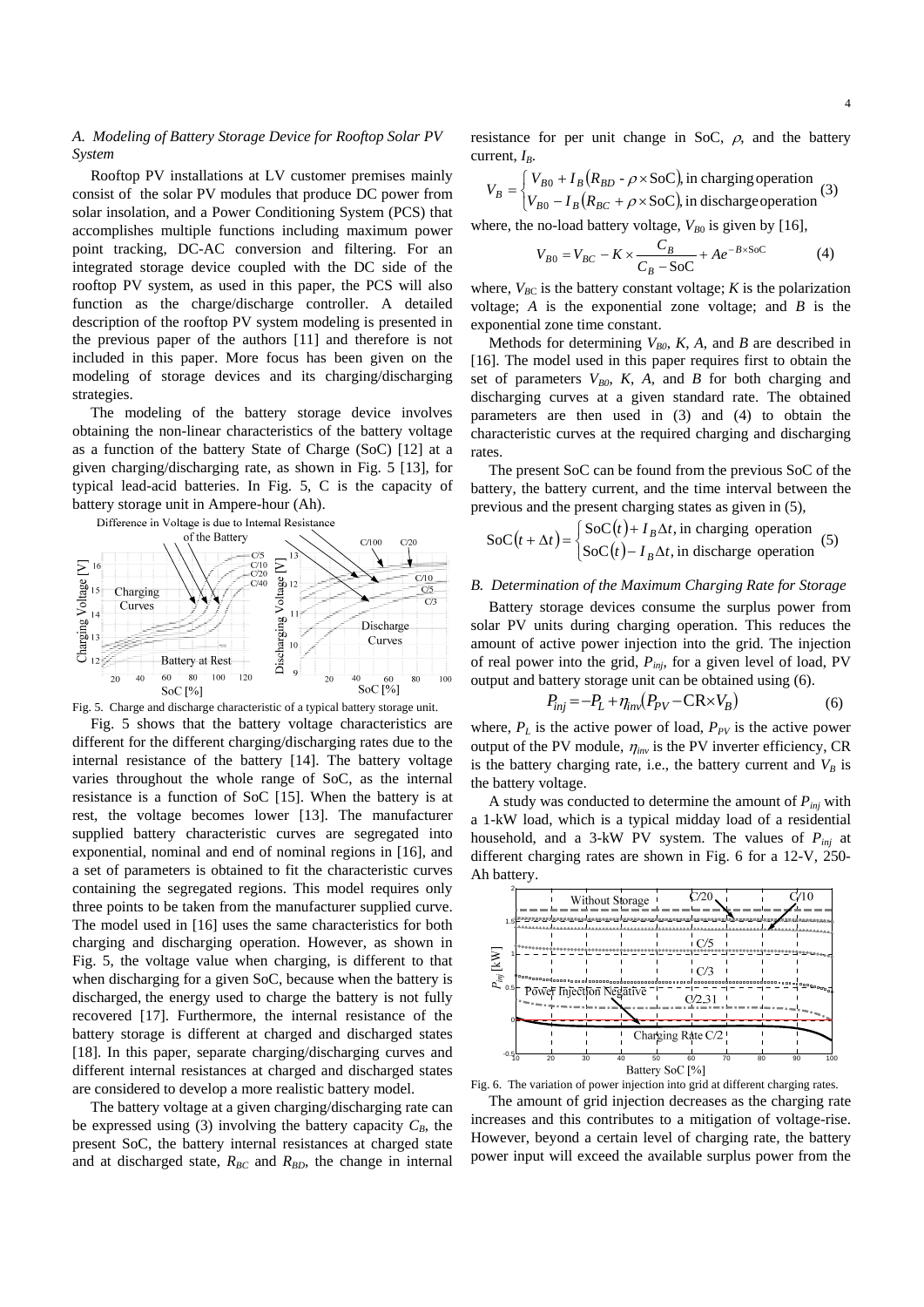PV resulting in a negative PV power injection into the grid. Fig. 6 shows that a charging rate of C/2.31 will result in a negative  $P_{ini}$  at 100% SoC level of the battery, which is undesirable. The maximum allowable charging rate is the one at which the real power injection into the grid is *zero*, that is, all the surplus power is consumed by the storage during its charging operation. This rate could be obtained from (6) by putting *zero* for  $P_{ini}$ , as given in (7).

$$
CR_{\max} = \left| -\frac{\left(P_{L\min} - \eta_{inv} P_{PV\max}\right)}{\eta_{inv} \times V_B^{\text{Full}}} \right| \tag{7}
$$

In (7),  $P_{Lmin}$  is the minimum level of load within the PV generation period,  $P_{PVmax}$  is the maximum amount of solar PV generation in the same period, and  $V_B^{\text{Full}}$  is the battery voltage at the 100% SoC.  $V_B^{\text{Full}}$  is a function of the charging rate and hence (7) is solved numerically to find  $CR<sub>max</sub>$ .

#### *C. A New Strategy for the Charging/Discharging of Storage Devices*

In a clear sunny day, the PV output increases gradually as the day progresses, reaches its peak during midday, and gradually decreases after midday. The surplus power at the PCC would also follow a similar trend. Therefore, a charging strategy where the charging rate gradually increases with the progress of the day, reaches its peak level during midday, and gradually decreases after the midday, would be more effective for PV impact mitigation, compared to a traditional constant charging strategy. Similarly, a discharging strategy where the discharging rate gradually increases from the start of the evening period, reaches its peak level during the evening peak load, and gradually decreases with the decrease of evening load, would be more effective for peak load support compared to a constant discharging strategy.

Further, since the energy storage devices have limited capacity (Ah) or energy (kWh), it is important to use it wisely. Too fast charging of the energy storage, when there is reverse power flow, may cause the battery to be full too soon and therefore may result in unacceptable reverse power flow and a voltage-rise at an inconvenient time, for example at peak insolation period. But too slow charging of the storage device, when there is reverse power flow, may cause some of the capacity of the battery to be left unused.

A new charging/discharging strategy is proposed to better match the surplus PV generation/evening load profile. The methodology to obtain the appropriate charging/discharging rates to wisely use the limited storage capacity is described below using Fig. 7.

Fig. 7(a) shows the load and the PV output profile at a given PCC, where the PV output is higher than the load demand for a period of the day, *T*. During this period, a surplus power will be available at the PCC. According to the proposed strategy, the storage device will be charged over the period *T*. The charging rate will be increased from *zero* at the start of the period *T*, (when the storage SoC is at the maximum depth of discharge DoDmax) at a Slope of Charging Rate (SCR) defined in per-unit of time, until the SoC reaches a threshold level,  $ToS<sub>1</sub>$ . This is shown in Fig. 7(b). From this point, the

storage will be charged at a constant saturated charging rate,  $CR_{Sat}$ . Once the SoC reaches the second threshold,  $ToS_2$ , less capacity of the storage is available and therefore the charging rate will be decreased using the same SCR, until the storage device attains the state of maximum charge,  $SoC<sub>max</sub>$ , at the end of period *T*.



Fig. 7. Proposed charging/discharging strategy. (a) load and PV generation profile; (b) methodology to obtain charging/discharging rates; (c) a constant charging profile; (d) a triangular charging profile.

According to this strategy, the charging rate at the *k*-th time instant can be expressed as given in (8).

 $[CR(k-1) + SCR, if SoC(k-1) \leq ToS<sub>1</sub>$ 

$$
CR(k) = \begin{cases} CR_{Sat}, & \text{if } TSS_1 < SoC(k-1) < TSS_2\\ CR(k-1) - SCR, & \text{if } SoC(k-1) \ge TSS_2\\ 0, & \text{if } SoC(k-1) \ge SOC_{\text{max}} \end{cases} \tag{8}
$$

To obtain the appropriate values of the parameters SCR and  $CR<sub>Sat</sub>$  to be used in (8), the following facts are considered.

The amount of charge lost for not charging the battery at a constant charging rate over the entire charging period will have to be recovered in the overall charging period. Mathematically, this constraint can be expressed using the geometrical relationships in Fig. 7(b) as given below.

$$
h_2^2 + (2h_1 - T \times \text{SCR}) \times h_2 + h_1^2 = 0 \tag{9}
$$

where,  $h_1$  is the constant charging rate that charges the battery in  $T$  amount of time,  $h_2$  is the amount of increase in the constant charging rate to recover the charge lost for not using the constant charging rate over the whole charging period.

Again, the charge stored during the constant charging period is equal to the amount of charge between the first and second threshold of SoC,  $ToS_1$  and  $ToS_2$  respectively. This can be expressed using (10) below.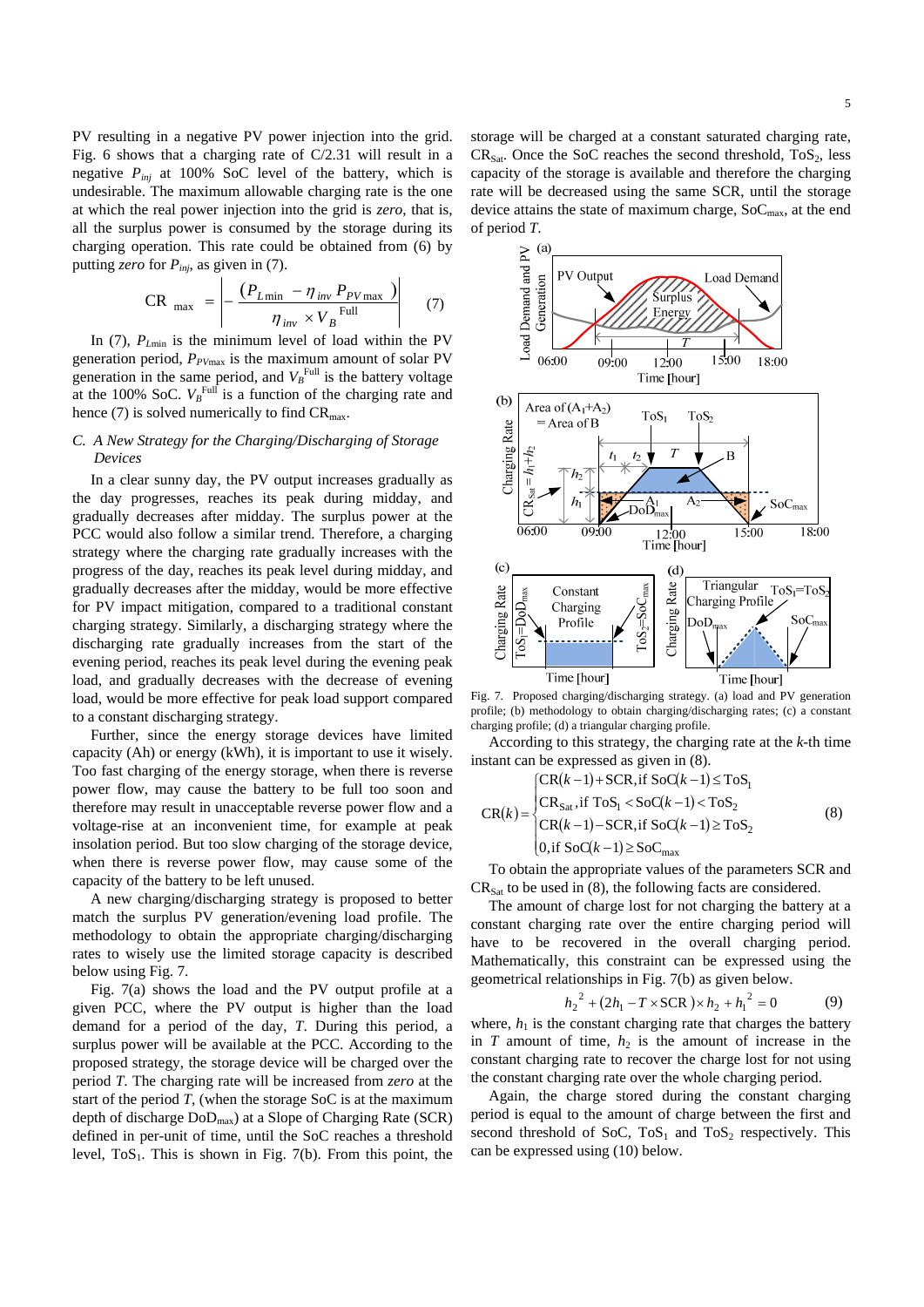$$
(h_1 + h_2) \times \left( T - \frac{2h_1}{SCR} - \frac{2h_2}{SCR} \right) - (T \circ S_2 - T \circ S_1) \times C = 0 \quad (10)
$$

It is observed that in  $(9)$  and  $(10)$ ,  $h_2$  and SCR are the only unknown parameters;  $h_1$  is known from the battery capacity, and *T* is the period for which the battery is intended to be charged, which can be estimated from historical load and PV output profile as shown in Fig. 7(a),  $T_0S_1$  and  $T_0S_2$  are the choices to shape the charging rate profile. Therefore,  $h_2$  and SCR can be obtained by solving (9) and (10) simultaneously using a numerical technique. By varying the difference between  $ToS_1$  and  $ToS_2$ , different charging profiles can be obtained and the pattern of usage of the available storage capacity can be controlled. For example, if  $T_0S_1$  and  $T_0S_2$  are set to  $DoD<sub>max</sub>$  and  $SoC<sub>max</sub>$ , respectively, a constant charging profile is obtained, as shown in Fig. 7(c). Again, if the difference between  $ToS_1$  and  $ToS_2$  is *zero*, then a triangular charging profile is obtained, as shown in Fig. 7(d).

 A similar strategy will be followed for the discharge operation; however, in this case the discharge rate (DR) will be increased at a Slope of Discharge Rate (SDR) defined in per-unit of time, until the SoC drops to  $T \circ S_2$  from the SoC<sub>max</sub> level, and then the discharge will continue at a constant saturated discharge rate  $DR<sub>Sat</sub>$ . When the SoC drops below  $ToS<sub>1</sub>$ , the battery discharge rate is decreased at the same SDR until DoDmax is reached. At a given *k-*- th instant, this can be expressed as,

$$
DR(k) = \begin{cases} DR(k-1) + SDR, \text{if } SOC(k-1) \geq ToS_2\\ DR_{\text{Sat}}, \text{if } TS_2 > SOC(k-1) > ToS_1\\ DR(k-1) - SDR, \text{if } SoC(k-1) \leq ToS_1\\0, \text{if } SOC(k-1) \leq DoS_{\text{max}} \end{cases}
$$
(11)

The values of SDR and  $DR<sub>Sat</sub>$  can be obtained from (9)-(10). In this case, *T* will be the intended period of discharge. This is the duration of the peak load support and will depend on the limited amount of the stored energy in the battery. To make an effective use of the available stored energy, it needs to be discharged in a period that includes the maximum evening peak, as shown in Fig. 8.



Fig. 8. Determination of evening peak support interval.

 An estimate of the discharge period, *T*, can be obtained initially using the historical load curves of the specific household where the storage device is to be installed. If the available energy is fully discharged during the evening peak, the following expression will hold true.

$$
\eta_B \times (\text{SoC}_{\text{max}} - \text{DoD}_{\text{max}}) \times V_B - J_{t_1}^{t_2} P_L(t) dt = 0 \quad (12)
$$

where,  $(t_2 - t_1) = T$ , as shown in Fig. 8,  $t_{\text{max}}$  is the time of occurrence of the maximum demand,  $V_B$  is the nominal battery voltage,  $\eta_B$  is the battery energy efficiency and  $P_L(t)$  is the

load demand at time, *t*. *T* can be obtained by solving (12) iteratively and can be used in (9) and (10) to obtain SDR and  $DR<sub>Sat</sub>$ . Normally, the time of occurrence of the peak load and the length of evening load period would not be significantly different between two consecutive days. Therefore, once the system is installed and commissioned using the initial historical load curve, the information on  $t_1$  and  $t_2$  can be updated daily from measurements at the PCC to accurately estimate the intended period of discharge.

The flow chart of the charge and discharge control system for a given time step is shown in Fig.  $9(a)$  and  $9(b)$ , respectively.

(a) Control of Charging Operation



Fig. 9. Storage control flow charts. (a) charging operation (b) discharging operation

The storage device is normally charged if there is no sudden decrease in PV output at the PCC and also a reverse power flow greater than a threshold level is found. The charging rate is obtained using (8) based on the parameters obtained from (9)-(10). The storage is normally discharged if the PCC voltage is found to be lower than a threshold level and also when no sudden dip in the PCC voltage is observed, as shown Fig. 9(b). The discharge rate is obtained using (11) based on the parameters obtained from (9)-(10).

The PV output may be suddenly decreased by irregularities in the sun irradiance levels due to unstable weather conditions causing fluctuations in the PCC net power and voltage. In the event of a sudden decrease in the PV output, the storage is put into a short-term discharge (STD) mode, as shown in Fig. 9(a). The short-term discharge-support is limited to avoid a significant drainage of charge.



Fig. 10. Adjustment of charging rate to make-up for charge lost due to unstable weather condition.

To ensure an effective use of the available storage capacity, it is necessary to make-up for the charge lost during the shortterm discharge period, and also during the unavailability of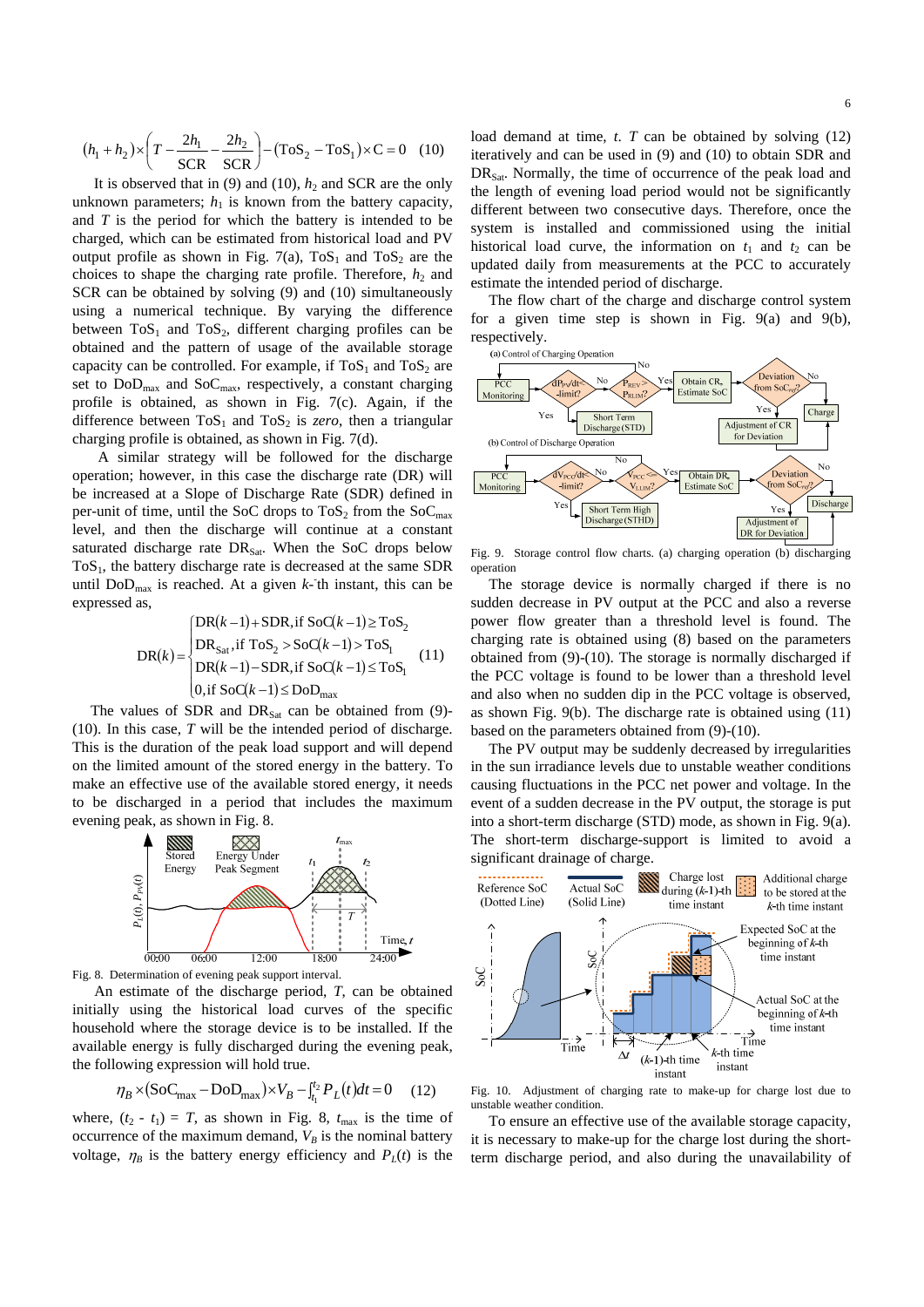enough surplus power at the PCC caused by changing cloudiness of the sky. The lost charge can be replenished by adjusting the charging rate at each instant of time to attain a reference SoC level. The reference SoC level is the one which is not affected by any unstable weather condition and can be obtained using the charging rate expressions given in (8). The strategy for performing the adjustment in charging rate is shown in Fig. 10.

If the storage is not charged at the (*k*-1)-th time instant, the SoC will remain at the same value as in the previous time instant. Again, if the storage is discharged at the  $(k-1)$ -th time instant, the SoC level will be reduced than the previous SoC. Therefore, an adjustment of the charging rate has to be performed at the beginning of the *k*-th time instant to make-up for the charge not stored, or lost, during the (*k*-1)-th instant, as given below.

$$
CR'(k) = CR(k) + \varepsilon \times \frac{SoC_{ref}(k) - [SoC(k-1) + CR(k) \times \Delta t]}{\Delta t}
$$
(13)

where,  $CR'(k)$  is the adjusted charging rate,  $SoC_{ref}$  is the reference level of SoC,  $\Delta t$  is the time between two consecutive time instants, and  $\varepsilon$  is a parameter defining the percentage of the deviation to be met which can be controlled to limit the adjustment in the charging rate, if required. This adjustment of charging rate ensures an effective utilization of a storage device compared to a constant charging rate strategy in the event of irregularities in PV output which is difficult to anticipate.

Similarly, in the evening, it may be required to discharge the storage at a rate higher than the normal rate to support any abrupt voltage drop, such as a voltage-dip event caused by a sudden increase in the load demand. In this situation, the storage is put into at a short-term high discharge (STHD) mode as presented in Fig. 9(b), depending on the intensity of the sudden increase in the momentary load demand. This will result an additional charge to be drained during the higher discharge operation. Therefore, the discharge rate is adjusted by using (14) to reduce the deviation with the reference SoC level.

$$
DR'(k) = DR(k) - \varepsilon \times \frac{SoC_{ref}(k) - [SoC(k-1) - DR(k) \times \Delta t]}{\Delta t}
$$
 (14)

All of the distributed storage units in the feeder operate according to the control strategy described above, based on the local information at the PCC, such as the PV output, the local demand, and the PCC voltage.

Although this paper proposes a storage control strategy based on local parameters only, a coordinated control strategy of multiple storage devices in the feeder may also be possible if a communication system become available as envisaged in the future smart grid. In such a coordinated operation, the storage devices at different locations would be able to exchange information on the available storage capacity and the surplus power at different PCCs using the communication systems, to make a better use of the total storage capacity available in the feeder to store an optimum amount of total excess PV generation in the feeder.

The present paper mainly discusses the mitigation of

reverse power flow caused by active power injection from rooftop solar PV in LV distribution feeders, resulting in the avoidance of a voltage-rise, although the system does not intentionally control the voltage. As there is no voltage control set-point in the proposed strategy, it is different than an on load tap-changer or voltage regulator located in medium voltage system where a feed-back arrangement is used to control the voltage at the load centre. For the same reason, it will not interfere with the operation of the on load tap-changer or the voltage regulator. The only effect of this controller is to make the on-load tap changer and the voltage regulator to have less switching operation and hence less stress. With a communication system, the battery storage system can be coordinated with the on-load tap changer as presented in [9].

#### IV. CASE STUDIES

A distribution network containing medium and low voltage feeders has been extracted from a New South Wales Distribution system in Australia to investigate the applicability of the proposed mitigation strategy. This is an 80 km long 11 kV rural network with three series voltage regulators. A single line diagram of the network is shown in Fig. 11. One of the LV feeders is shown in detail in a dashed circular shape. The LV feeder data used for analysis are presented in Table I.



Fig. 11. A practical distribution system in Australia.

TABLE I

| DATA OF A TYPICAL AUSTRALIAN LOW VOLTAGE FEEDER |                        |
|-------------------------------------------------|------------------------|
| Feeder Length (metre)                           | 350                    |
| Pole to Pole Distance (metre)                   | $30 - 40$              |
| Conductor                                       | $7/3.00$ AAC           |
| <b>MV/LV</b> Transformer Size                   | 160 kVA                |
| PV Size (kW)                                    | $2-4$ kW               |
| PV Module Manufacturer                          | Kyocera                |
| <b>Inverter Manufacturer</b>                    | <b>SMA Sunnyboy</b>    |
| <b>Battery Storage Model</b>                    | Lead-acid Trojan L-16W |
| Battery Storage Voltage (V)                     | $2\times12$            |
| Battery Storage Capacity (Ah)                   | 250                    |

Typical electric appliances used in residential households were used to model the aggregate loads at the different phases of the test feeder. The PV system sizes at the residential households were limited within 4 kW range and operated at unity power factor. The selection of a proper sizing methodology for energy storage is a complex task and may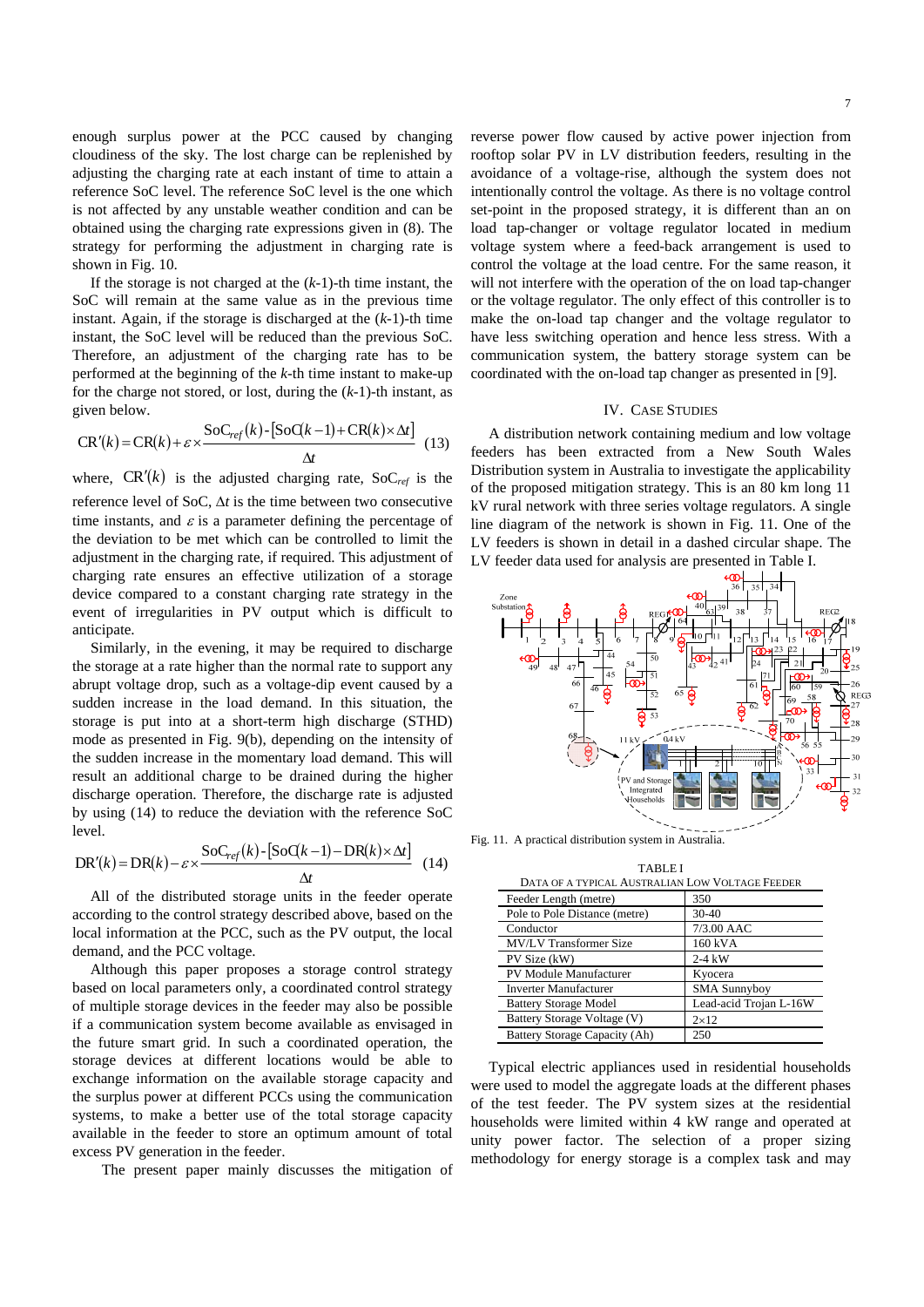require optimization process, as discussed in [19], and therefore it is beyond the scope of this paper. In this research, a lead-acid energy storage device rated at 250 Ah, 24 V, was integrated at each of the rooftop PV system which is a typical size for residential rooftop PV applications in Australia for a PV rating of 2-4 kW [20]. The standard charging/discharging curves of a 12-V lead-acid battery available in [13] were used to model a 24-V lead-acid battery using the method described in Section III-A and the obtained charging/discharging curves are shown in Fig. 12. The specifications of the charging/discharging control strategy are given in Table II. The charging/discharging parameters  $CR_{Sat}$ , DR<sub>Sat</sub>, SCR, and SDR are calculated using (9)-(10).

The network analysis is performed using a three-phase four-wire power-flow tool [21] developed by the authors, based on the current mismatch variant of the Newton-Raphson power flow algorithm [22]. The proposed storage control strategy is tested with steady-state simulations of the test network at each instant of time under consideration.



Fig. 12. Charge/discharge curves of a 24-V lead acid battery modeled for different charging/discharging rates.

TABLE II SPECIFICATIONS OF CHARGING/DISCHARGING CONTROL STRATEGY

| Parameter                               | Value               |
|-----------------------------------------|---------------------|
| $CR_{\text{Sat}}$ , DR <sub>Sat</sub>   | $C/6.56$ , $C/3.34$ |
| SCR, SDR (per minute)                   | 0.1619, 0.6243      |
| Charging and Discharging Profile        | Triangular          |
| ToS <sub>1</sub> , ToS <sub>2</sub>     | 70%, 70%            |
| $SoC_{\text{max}}$ , $DoD_{\text{max}}$ | 100%, 40%           |
| $\epsilon$ for CR, DR compensation      | 100%                |

To test the developed methodology in a realistic PV generation environment, a solar PV output profile captured on the  $9<sup>th</sup>$  of February 2011, in the Renewable Energy Integration Facility, CSIRO Energy Technology, Australia, is used. The PV output, the load demand, the energy storage power and the net active power injection into the grid from 8:00 hours to 24:00 hours for the PCC corresponding to phase *a* of node 10 of the test LV feeder is shown in Fig. 13(a). The PV output was distorted by the sudden changes in the sun irradiance level. It is assumed that the SoC of the storage device is at DoDmax at the start of the simulation.

The storage starts to charge at about 9:00 hours by detecting a reverse power flow larger than a set threshold of 0.1 kW at the PCC. Using a triangular charging profile, the charging rate increases at the SCR specified in Table II until it attains  $T_0S_1$ , which is 70% of the total battery capacity. The SoC profile is shown in Fig. 13(b). Due to the triangular charging profile, the second threshold  $T_0S_2$  is also 70%, and

therefore, the charging rate starts to decrease from this point at the same SCR until the charging rate becomes *zero*. Due to the power consumed by the storage in the charging operation, the active power injection into the grid without storage (dotted blue line) in Fig. 13(a) is higher than the active power injection with storage (solid blue line).

Within the charging period, several fluctuations in PV output appear, as marked using the dotted circular shapes in Fig. 13(a). The proposed control strategy detects the sudden changes in PV output and places the storage in a short-term discharge mode, as observed by the negative spikes in the battery power shown in Fig. 13(a). This counteracts the sudden fluctuations in the PV power. As a result, the fluctuations in surplus power injection at the PCC are also reduced, as observed by comparing the solid and dotted blue lines in Fig. 13(a). The drops in the SoC levels in the zoomed box in Fig. 13(b) indicate the short-term discharges. It is also observed in Fig. 13(b) that the SoC level without the charging rate adjustment does not reach the  $SoC<sub>max</sub>$  level.



Fig. 13. (a) Load demand, PV output, storage power and active power injection into grid; (b) SoC profile; (c) Voltage profile without storage; (d) Voltage profile with storage.

The discharge operation starts at 19:00 hours by detecting the drop of PCC voltage below a threshold level. Using a triangular discharge profile, the discharge rate increases at the SDR defined in Table II until the SoC drops to 70% of the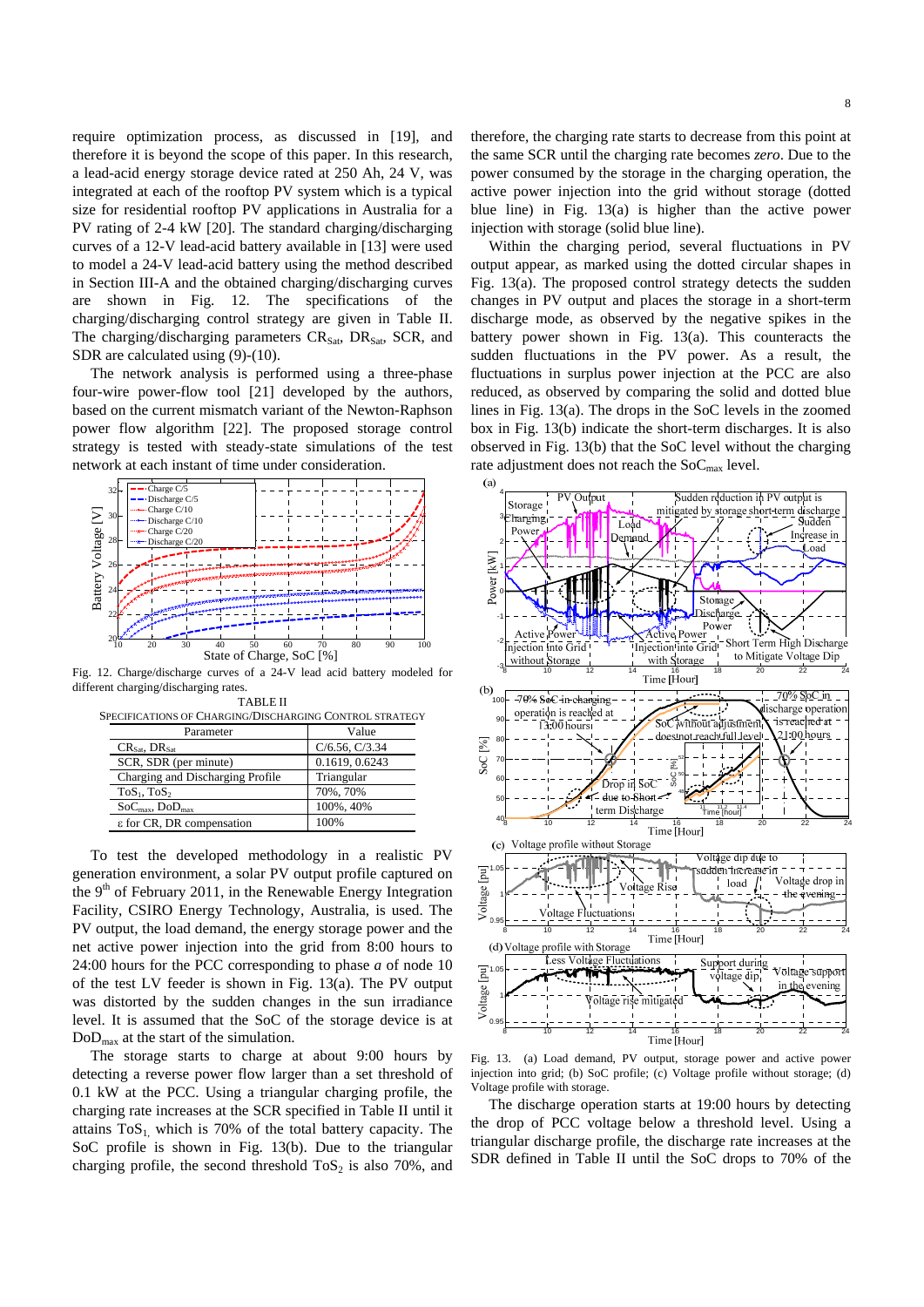SoC and then decreases at the same SDR until  $DoD<sub>max</sub>$  is reached. The discharge power of storage and the SoC during the discharge operation is shown in Fig. 13(a) and 13(b), respectively. A sudden increase in the PCC load (due to an event such as a motor start) is observed in Fig. 13(a) at about 20:00 hours. This is partly mitigated by putting the storage in a short-term high discharge mode, as observed in Fig. 13(a) by a momentary increase in storage discharge power.

The PCC voltage profile with and without storage is shown in Fig. 13(c) and 13(d), respectively. The voltage-rise during the peak PV generation, the voltage fluctuations during the sudden reductions in PV output, the voltage drop during the evening peak and a voltage dip due to a sudden increase in the load are observed in Fig. 13(c). Fig. 13(d) shows that the voltage-rise is reduced by the charging operation; the voltage fluctuations are reduced by the short-term discharging operation; the voltage profile is improved during evening peak by the discharging operation; and the voltage dip is partly mitigated by the short-term high discharge operation.

A comparison of the reverse power flow at the secondary side of LV substation connected at bus 68 in Fig. 11 with and without distributed storage devices is shown in Fig. 14. It is observed that the reverse power flow with storage devices is reduced by 44% compared to the case without storage devices.

The reduction in reverse power flow is limited due to the size of the installed storage devices. With a sufficient storage capacity, it is possible to totally eliminate the reverse power. The only limitation is the cost of the energy storage system. A trade-off analysis between the cost of the energy storage and the impacts of the reverse power flow and voltage-rise in the system has to be performed to find the optimum size of the energy storage system. Further, it is important to note that the reverse flow is a complex function of time, load demand and sun insolation. The result in Fig. 14 is only for a particular day, a particular load demand and the given sun insolation profile. The size of the energy storage system has been found to be adequate for the size of PV modules chosen in terms of the acceptable Australian voltage limits.



Fig. 14. Reverse power flow mitigation with storage.

A case is studied in Fig. 15 where the PV generation drops down to such a low level for a certain period that no surplus power is available at the PCC for the storage to be charged during that time. The PV output profile is obtained from the same source (Renewable Energy Integration Facility at CSIRO), and the data was captured on the  $8<sup>th</sup>$  February, 2011. As shown in Fig. 15(a), the PV output drops below the load

demand in the period from 10:00 hours to about 11:30 hours. At this time, no reverse power is available at the PCC and the storage device is not charged. The PV output again exceeds the load demand from about 11:45 hours and the storage device consumes the surplus power available at the PCC. The storage charging follows a triangular profile. The charging rate starts to decrease once 70% SoC level is reached at about 13:30 hours, as shown in Fig. 15(b). It is important to observe that due to multiple short-term discharge operations from 14:00 hours to 16:30 hours, and the unavailability of surplus PV power from 16:30 hours, the desired  $SoC<sub>max</sub>$  level is not reached at the end of the charging period. The SoC level in this scenario reaches to about 88.5%. To ensure that the available stored charge is used wisely to serve the evening peak load, the discharge parameters are re-calculated using (9)-(11). In this case, the discharge rate starts to decrease when the SoC drops to 65.2% (not to 70% that would be the case for full SoC level) at 21:00 hours as shown in Fig 15(b). The mitigation of voltage-rise, the reduction of voltage fluctuations, and voltage support during the evening peak demand are shown in Fig. 15(c) and 15(d).



Fig. 15. (a) Load demand, PV output, storage power and active power injection into grid; (b) SoC profile; (c) Voltage profile without storage; (d) Voltage profile with storage.

The usefulness of the proposed charging strategy is shown in Fig. 16 for the same PV output profile in terms of the utilization of battery capacity and the mitigation of voltagerise. Fig. 16(a) shows that the storage power consumption is higher with the charging rate adjustment than that without the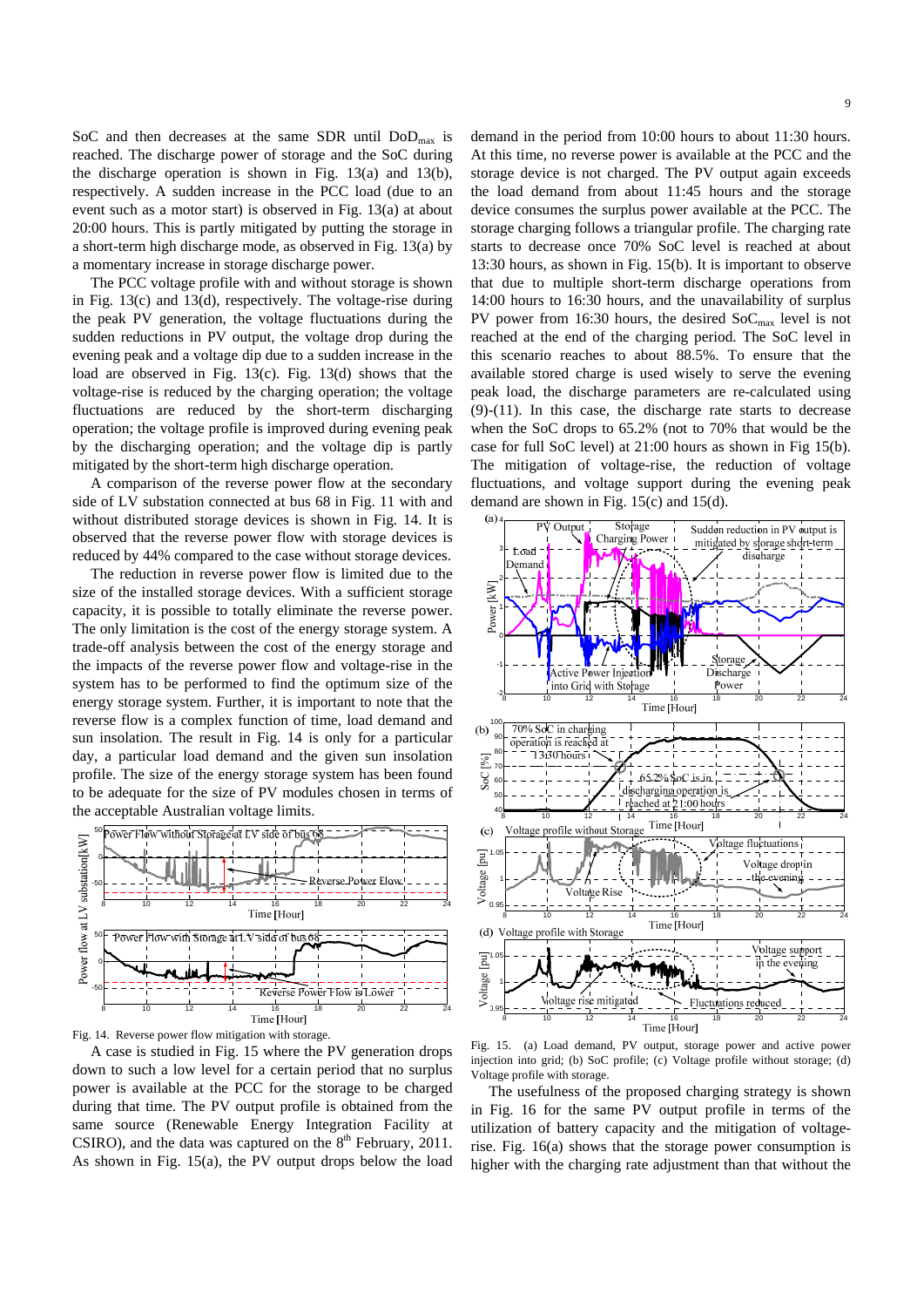adjustment, because according to (13), the charging rate is adjusted to be higher than the normal charging rate to recover the charge not stored during the time of unavailability of surplus PV power. Also, the storage power consumption is higher with the proposed strategy than that with the constant charging strategy during peak PV generation period.

Fig. 16(b) shows that at the end of the charging period, 28% higher utilization of the storage capacity is achieved by the proposed adjustment strategy when compared to the constant charging strategy (220Ah instead of 150Ah). However, if the adjustment is not performed to account for unstable weather condition, the utilization of the battery capacity would not be significantly higher than constant charging rate, as shown in Fig. 16(b). Fig. 16(c) shows that the proposed strategy can mitigate voltage-rise better than that using the constant charging rate, particularly during peak PV period in the midday.



Fig. 16. Usefulness of the proposed charging strategy. (a) effect on power consumed by storage in charging operation; (b) utilization of battery capacity (c) voltage rise mitigation performance.

The methodology proposed in this paper is generic in nature and can be adapted for any integrated PV and storage system connected to the PCC. It can be used by the distribution network operators as a general guideline for the charging/discharging of storage devices integrated at the LV customer premises with rooftop PV. Further, a graphical user interface can be developed to allow network operators to input the relevant information such as the intended length of charging/discharging period and the shape of the charging/discharging profile, the PV irradiance data, the PV rating, the PV inverter characteristics, the energy storage data, such as rating, charging/discharging characteristics,  $\text{SoC}_{\text{max}}$ ,  $DoD<sub>max</sub>$ . It is envisaged that with the availability of smart meters and monitoring devices, especially with the

introduction of Advanced Metering Infrastructure [23], the low voltage distribution networks will be automated using a two-way communication with the utility system. Through this arrangement, the AMI interface can communicate with network control center and the required parameters for storage controller can be made available. In such an environment, the distributed storage devices will be able to mitigate the PV impacts using the continuously updated control parameters. A manual can be developed and used to inform the operators on how to input the correct data to the graphical user interface to obtain a generic charging/discharging strategy for an integrated PV and storage system under consideration.

#### V. CONCLUSION

A new strategy for charging/discharging of storage devices has been proposed in this paper for rooftop PV impact mitigation and evening peak load support. The proposed strategy can match the PV output/evening load profile better than the traditional constant charging/discharging strategy. A methodology has been developed to obtain the appropriate charging/discharging rates based on the current SoC level of the storage device and the intended charging/discharging period to wisely utilize the limited capacity of storage device. Further, the proposed strategy can mitigate sudden changes in PV output due to unstable weather conditions by putting the storage in a short-term discharge operation mode. It can also track and compensate for the deviation of the storage SoC from the desired level of SoC. Simulation results demonstrate that the proposed mitigation strategy can effectively mitigate the negative impacts of solar PV, can support the evening peak-time load demand while utilizing the available capacity of the storage device.

#### VI. ACKNOWLEDGMENT

The authors gratefully acknowledge the support and cooperation of Essential Energy, Endeavour Energy and CSIRO Energy Technology, Australia for providing practical system information and data for this research.

#### VII. REFERENCES

- [1] A. Canova, L. Giaccone, F. Spertino, and M. Tartaglia, "Electrical Impact of Photovoltaic Plant in Distributed Network." *Transactions on Industry Applications* vol. 45, pp. 341-347, 2009.
- [2] M. Thomson and D. G. Infield, "Network Power-Flow Analysis for a High Penetration of Distributed Generation," *IEEE Transactions on Power Systems* vol. 22, pp. 1157-1162, 2007.
- [3] R. Tonkoski, D. Turcotte, and T. H. M. El-Fouly, "Impact of High PV Penetration on Voltage Profiles in Residential Neighborhoods," *IEEE Transactions on Sustainable Energy,* vol. 3, pp. 518-527, 2012.
- [4] R. A. Walling, R. Saint, R. C. Dugan, J. Burke, and L. A. Kojovic, "Summary of Distributed Resources Impact on Power Delivery Systems," *IEEE Transactions on Power Delivery* vol. 23, pp. 1636- 1644, 2008.
- [5] R. Tonkoski, L. A. C. Lopes, and T. H. M. El-Fouly, "Coordinated Active Power Curtailment of Grid Connected PV Inverters for Overvoltage Prevention," *IEEE Transactions on Sustainable Energy,*  vol. 2, pp. 139-147, 2011.
- [6] E. Demirok, P. González, K. H. B. Frederiksen, D. Sera, P. Rodriguez, and R. Teodorescu, "Local Reactive Power Control Methods for Overvoltage Prevention of Distributed Solar Inverters in Low-Voltage Grids," *IEEE Journal of Photovoltaics* vol. 1, pp. 174-182, 2011.